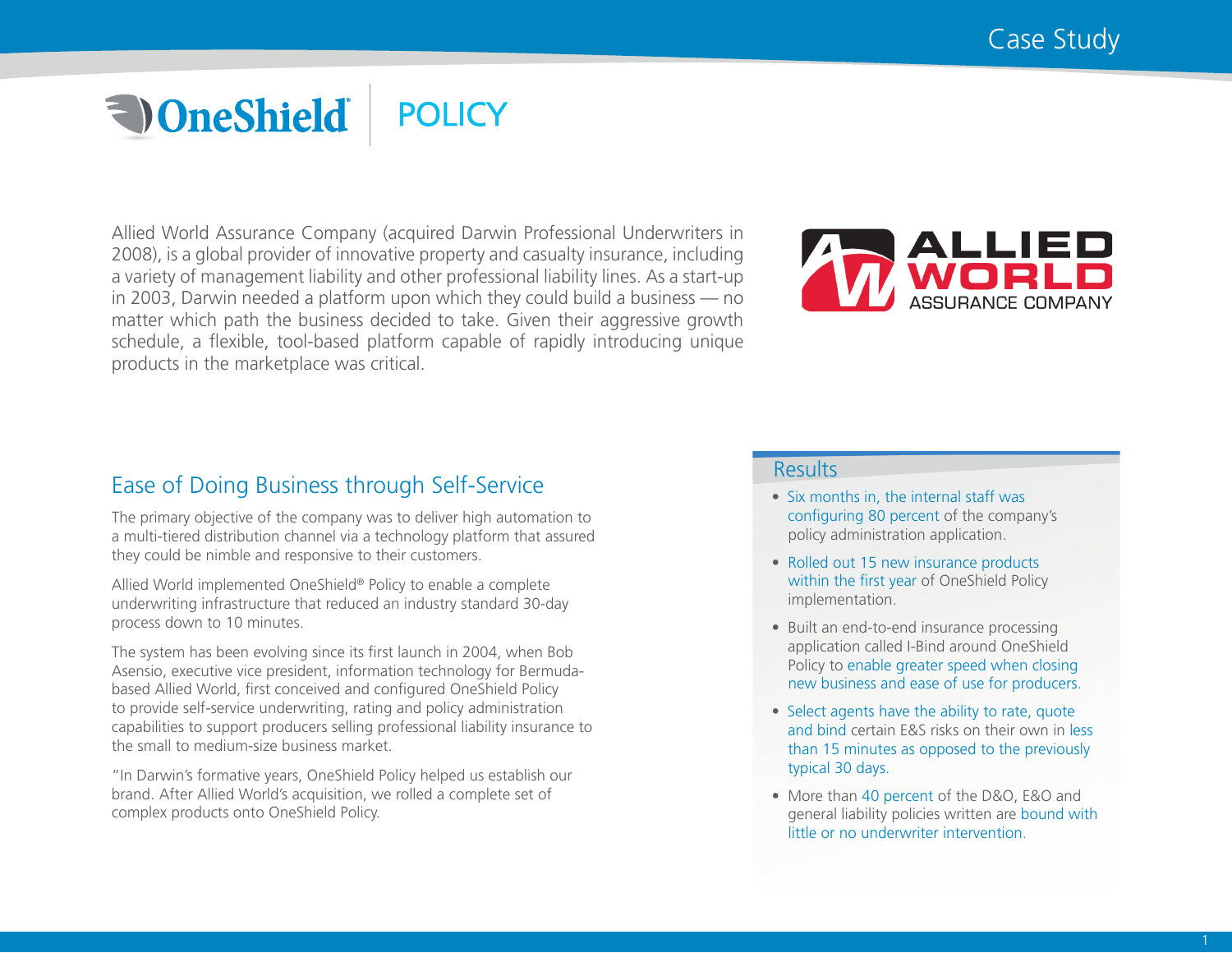**a** OneShield **POLICY** 

# Case Study

# Flexibility and Self-Sufficiency Lead to Success

With application flexibility and the tool set in the right hands, Allied was able to automate sophisticated underwriting processes to allow retailers, wholesalers and MGA's to better service their insureds.

"We had one chance to get it right at the beginning," said Asensio. "That's why we picked a technology that really had no dead ends."

Asensio added, "The idea that you could configure a system to be nimble enough to manage change independently was essential to us. Total cost of ownership and the time savings inherent to a flexible system that provided true speed to market were also extremely important requirements." Asensio wanted to create a "simple yet entirely comprehensive" environment without being dependent upon a vendor and without having to build it from scratch himself.

OneShield Policy's flexible toolset differentiated the system from other technology products and gave users the ability to do "pretty much anything" according to Asensio.

"We liked that everything was done within OneShield Policy and it was done in a consistent way," said Asensio. "It enabled us to quickly address issues and respond to the needs of customers."

Within six months of signing a contract to implement OneShield Policy, the company was configuring 80 percent of its policy administration application with a small, but very talented, internal staff.

"Whatever we've been asked to do with the system by our producers or our management team, we've been able to do," said Asensio. "Whatever the hurdles were, we were able to overcome them. We have a high degree of confidence in the system."

Allied World has been able to build a profitable book of business by being nimble, responsive, focused and selective. Leveraging the right technology to streamline traditionally labor intensive endeavors and assure proper underwriting and risk assessment for excess and surplus lines was critical.

Asensio said, "The total flexibility engineered into OneShield Policy is exactly what we were looking for. In about one year's time, we designed multiple product-specific workflows and rolled out 15 new products while supporting the complexities of admitted and surplus paper. Additionally, we extended online, real-time services directly to our distribution partners. From a technology perspective, this platform supports all our products and processes with a deployment speed that gives us a competitive advantage."

"We initially selected OneShield Policy because of the total flexibility engineered into the application and that has proven time and again to have been a wise decision. We've been completely selfsufficient given the capability of its configuration tool-set."

*Bob Asensio* Allied World Assurance Company

After the first implementation of OneShield Policy, the evolution of innovation at Allied World Assurance Company continues: